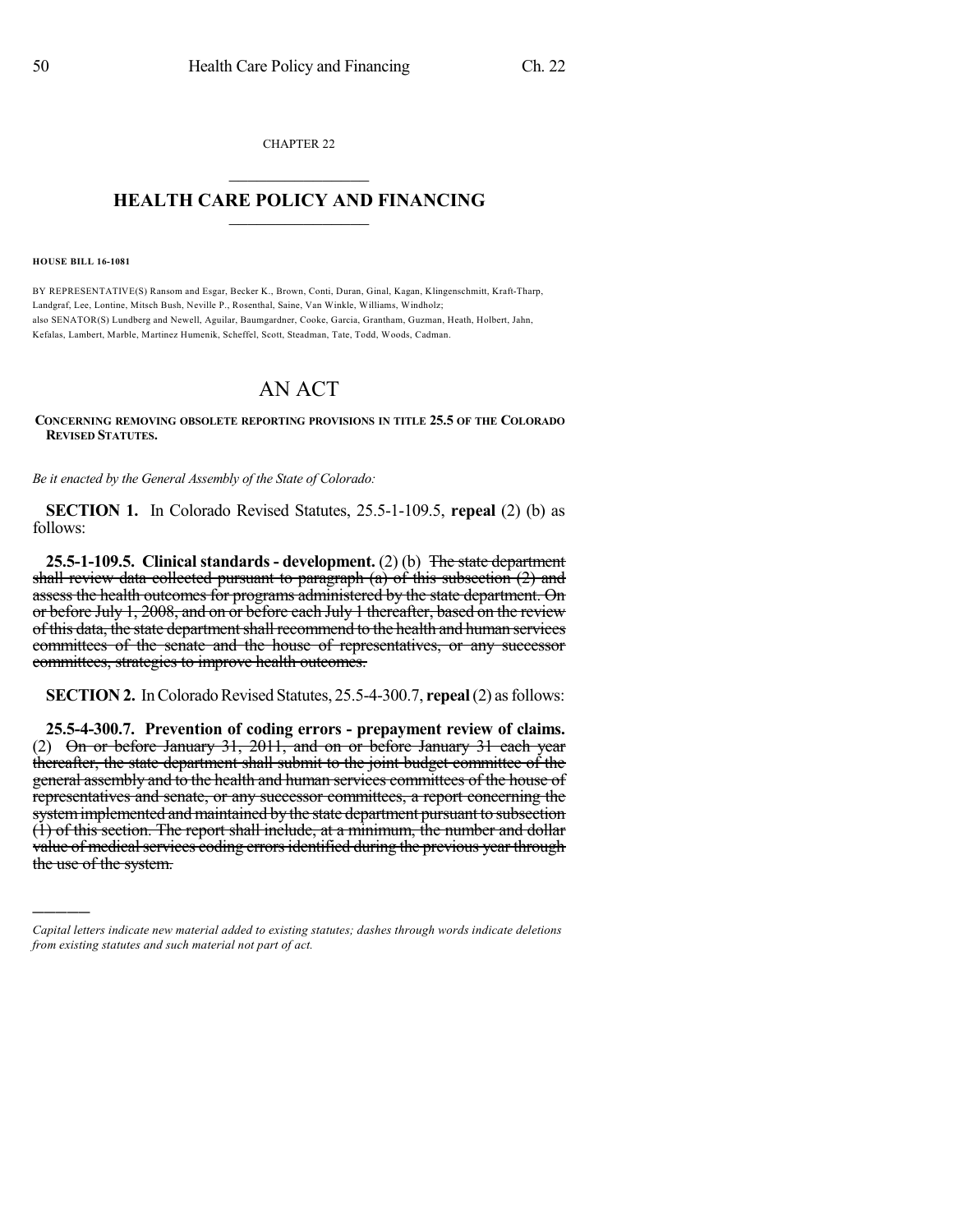**SECTION 3.** InColorado Revised Statutes, 25.5-5-410, **amend** (2); and **repeal** (1) as follows:

**25.5-5-410. Data collectionformanagedcareprograms.**(1) In addition to any other data collection or reporting requirements set forth in this article and articles 4 and 6 of this title, the state department shall access and compile data concerning health data and outcomes. In addition, no later than July 1, 1998, the state department shall conduct or shall contract with an independent evaluator to conduct a quality assurance analysis of each managed care program in the state for medical assistance recipients. No later than July 1, 1999, and each fiscal year thereafter, the state department, using the compiled data and results from the quality assurance analysis, shall submit a report to the house and senate committees on health and human services, or any successor committees, on the cost-efficiency of each managed care program or component thereof, with recommendations concerning statewide implementation of the respective programs or components. For the purposes of this subsection (1), "quality assurance" means costs weighed against benefits provided to consumers, health outcomes or maintenance of the individual's highest level of functioning, and the overall change in the health status of the population served. The state department's report shall address capitation, including methods for adjusting rates based on risk allocations, fees-for-services, copayments, chronically ill populations, long-term care, community-supported services, and the entitlement status of medical assistance. The state department's report shall include a comparison of the effectiveness of the MCE program and the PCCM program based upon common performance standards that shall include but not be limited to recipient satisfaction.

(2) In addition, The state department of human services, in conjunction with the state department, shall continue its existing efforts, which include obtaining and considering consumer input, to develop managed care systems for the developmentally disabled population and to consider a pilot program for a certificate system to enable the developmentally disabled population to purchase managed care services or fee-for-service care, including long-term care community services. The department of human services shall not implement any managed care system for developmentally disabled services without the express approval of the joint budget committee. Any proposed implementation of fully capitated managed care in the developmental disabilities community service system shall require legislative review.

**SECTION 4.** In Colorado Revised Statutes, 25.5-5-506, **repeal** (3) (b) as follows:

**25.5-5-506. Prescribed drugs- utilization review.**(3)(b) The state department shall report to the health and human services committees for the house of representatives and the senate, or any successor committees, and the joint budget committee no later than December 1, 2003, and each December 1 thereafter, on plan utilization mechanismsthat have been implemented or that will be implemented by the state department, the time frames for implementation, the expected savings associated with each utilization mechanism, and any other information deemed appropriate by the health and human services committees, or any successor committees, or the joint budget committee.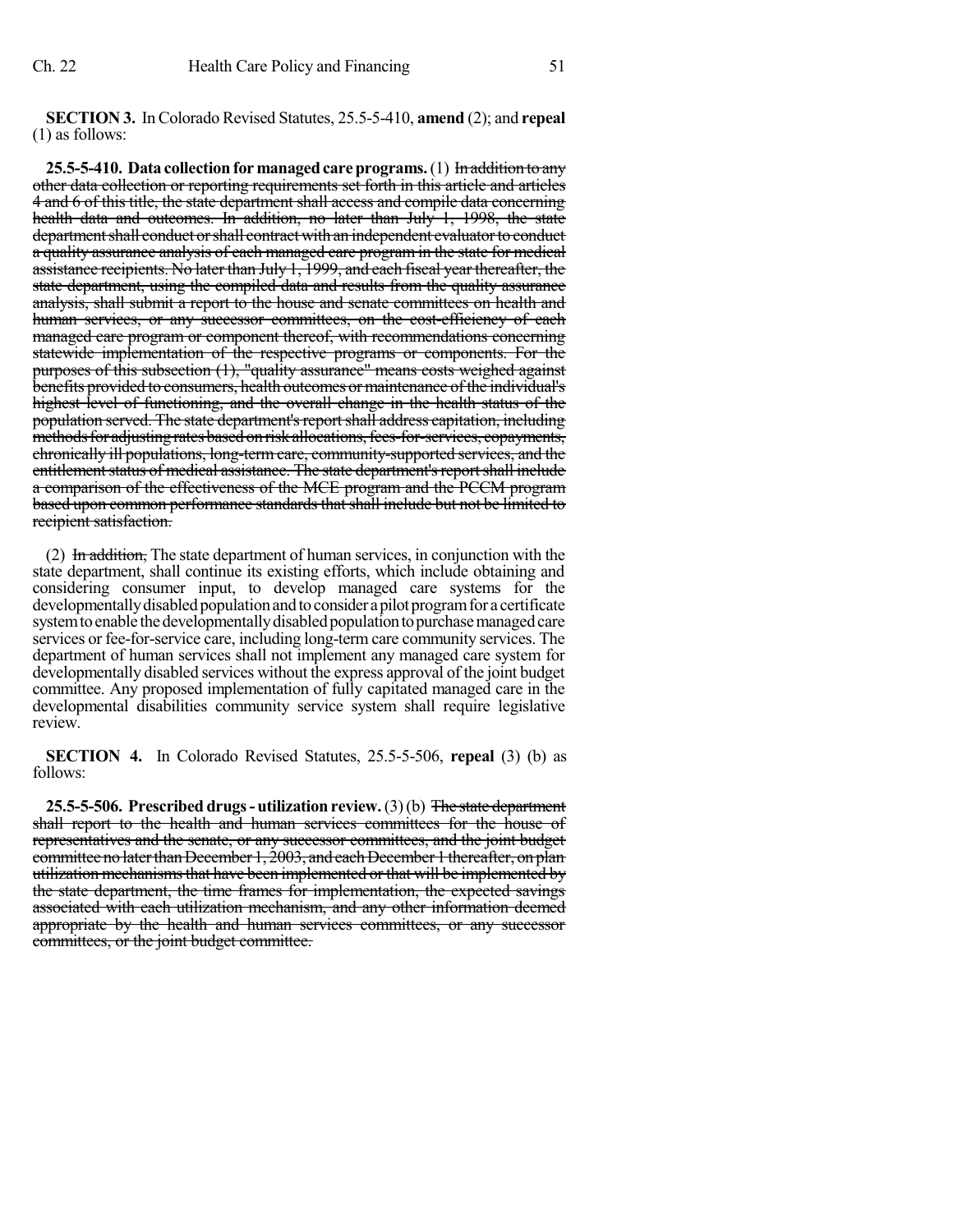**SECTION 5.** In Colorado Revised Statutes, **repeal** 25.5-8-113 as follows:

**25.5-8-113. Reports by contractors to medical services board.** Any personal services contractor that contracts with the department to provide services under this article shall provide quarterly reports to the medical services board relating to the functions performed by the contractor, including reports on enrollment, utilization, marketing, and any concerns or recommendations relating to improving the administration of or the quality of the program. In addition, any contractor shall submit any data requested by the medical services board relating to the children's basic health plan and the functions provided by that contractor.

**SECTION 6.** In Colorado Revised Statutes, **repeal** 25.5-4-202 as follows:

**25.5-4-202. Comprehensive plan for other services and benefits.** In accordance with federal requirements pertaining to the development of a broad-based medical care program for low-income families, the state department shall prepare a comprehensive medical plan for consideration by the house and senate committees on health and human services, or any successor committees. The comprehensive plan shall include alternate means of expanding the medical care benefits and coverage provided in this article and articles 5 and 6 of this title. The comprehensive plan shall be reevaluated annually and shall be based upon a documented review of medical needs of low-income families in Colorado, a detailed analysis of priorities of service, coverage, and program costs, and an evaluation of progress. The medical advisory council appointed pursuant to this article shall assist the state department in the preparation of the comprehensive plan.

**SECTION 7.** In Colorado Revised Statutes, 25.5-6-1403, **amend** (2); and **repeal** (1) as follows:

**25.5-6-1403. Waivers and amendments.** (1) On or before January 1, 2010, the state department shall submit to the joint budget committee of the general assembly a report on the actuarial study and the fiscal analysis of the premiums based on the study and the rules adopted pursuant to this section.

(2) If approved by the joint budget committee following its review of the report and subject to available appropriations, the state department shall submit to the federal centers for medicare and medicaid services an amendment to the state medical assistance plan, and shall request any necessary waivers from the secretary of the federal department of health and human services, to permit the state department to expand medical assistance eligibility as provided in this part 14 for the purpose of implementing a medicaid buy-in program for people with disabilities who are in the basic coverage group or the medical improvement group. In addition, the state department shall apply to the secretary of the federal department of health and human services for a medicaid infrastructure grant, if available, to develop and implement the federal "Ticket to Work and Work Incentives Improvement Act of 1999", Pub.L. 106-170.

**SECTION 8.** In Colorado Revised Statutes, **repeal** 25.5-8-106 as follows:

**25.5-8-106. Annual savings report.** (1) By October 1 of each year, the department shall submit to the joint budget committee of the general assembly, to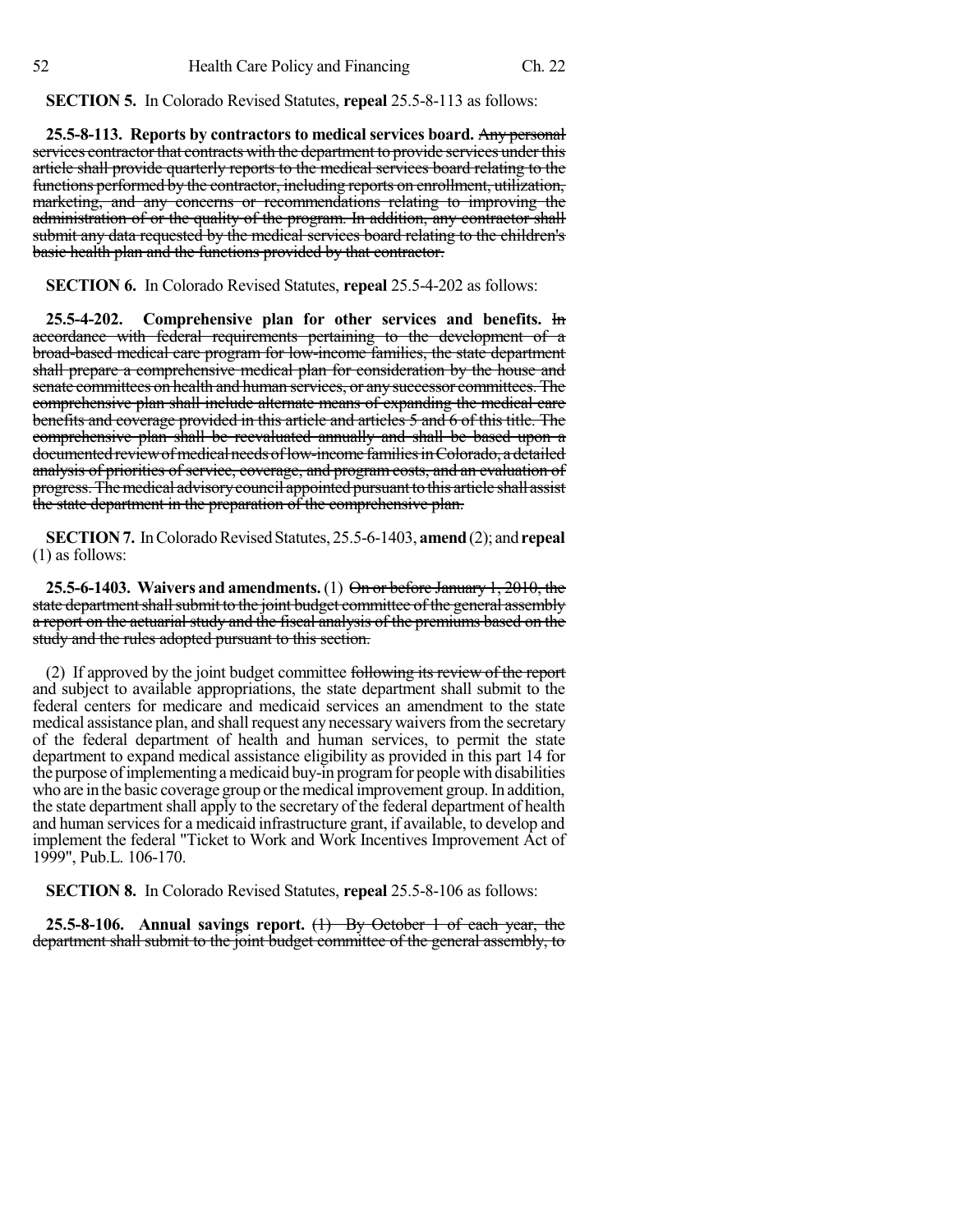the health and human services committees of the house of representatives and the senate, or any successor committees, and to the office of state planning and budgeting an annual savings report stating the cost-savings anticipated in the previous, current, and subsequent fiscal years from health care program reforms, consolidations, and streamlining.

 $(2)$  The annual savings report shall include a description of net savings factoring in increased administrative expenses from the following:

(a) **Enrollment of medicaid clients in medicaid managed care programs.** In calculating savings from enrollment of medicaid clients into medicaid managed care programs, the department shall calculate the total annual savings from growth in managed care enrollment subsequent to June 30, 1997.

(b) **Consolidation of the children's portions of the Colorado indigent care program into the plan.** In calculating the savings accrued and anticipated from consolidation of the children's portions of the Colorado indigent care program, created in part 1 of article 3 of this title, into the plan, the department shall use the following methodology: Estimate the reduction in expenditures due to the reduction in the number of children under age nineteen served by the Colorado indigent care program for each fiscal year in which children have been enrolled in the children's basic health plan.

(3) As reported in the annual savings report, the total savings from consolidation of the children's portions of the Colorado indigent care program, created in part 1 of article 3 of this title, into the plan shall not reduce the reimbursement rate of expenditures made on behalf of children to the Colorado indigent care program enrolled providers below the reimbursement rates used in the fiscal year prior to the first child enrolling in the plan.

(4) The department shall modify total savings calculated in paragraph (b) of subsection (2) of this section according to the geographic residence of subsidized enrollees and to the probable location of their health care providers under the Colorado indigent care program, created in part 1 of article 3 of this title.

**SECTION 9.** In Colorado Revised Statutes, 25.5-5-406, **amend** (1) (f) (I) as follows:

**25.5-5-406. Requiredfeaturesofmanagedcare system.**(1) **Generalfeatures.** All medicaid managed care programs shall contain the following general features, in addition to others that the state department and the state board consider necessary for the effective and cost-efficient operation of those programs:

(f) **Access to prescription drugs.** (I) The state department shall encourage an MCE to solicit competitive bids for the prescription drug benefit and discourage an MCE that has prescription drugs as a covered benefit from contracting for the prescription drug benefit with a sole source provider as much as possible. The state department's reports required by section  $25.5-5-410$  shall include a summary of each MCE's pharmacy network by geographic catchment area.

**SECTION 10.** In Colorado Revised Statutes, 25.5-8-105, **amend** (6) as follows: